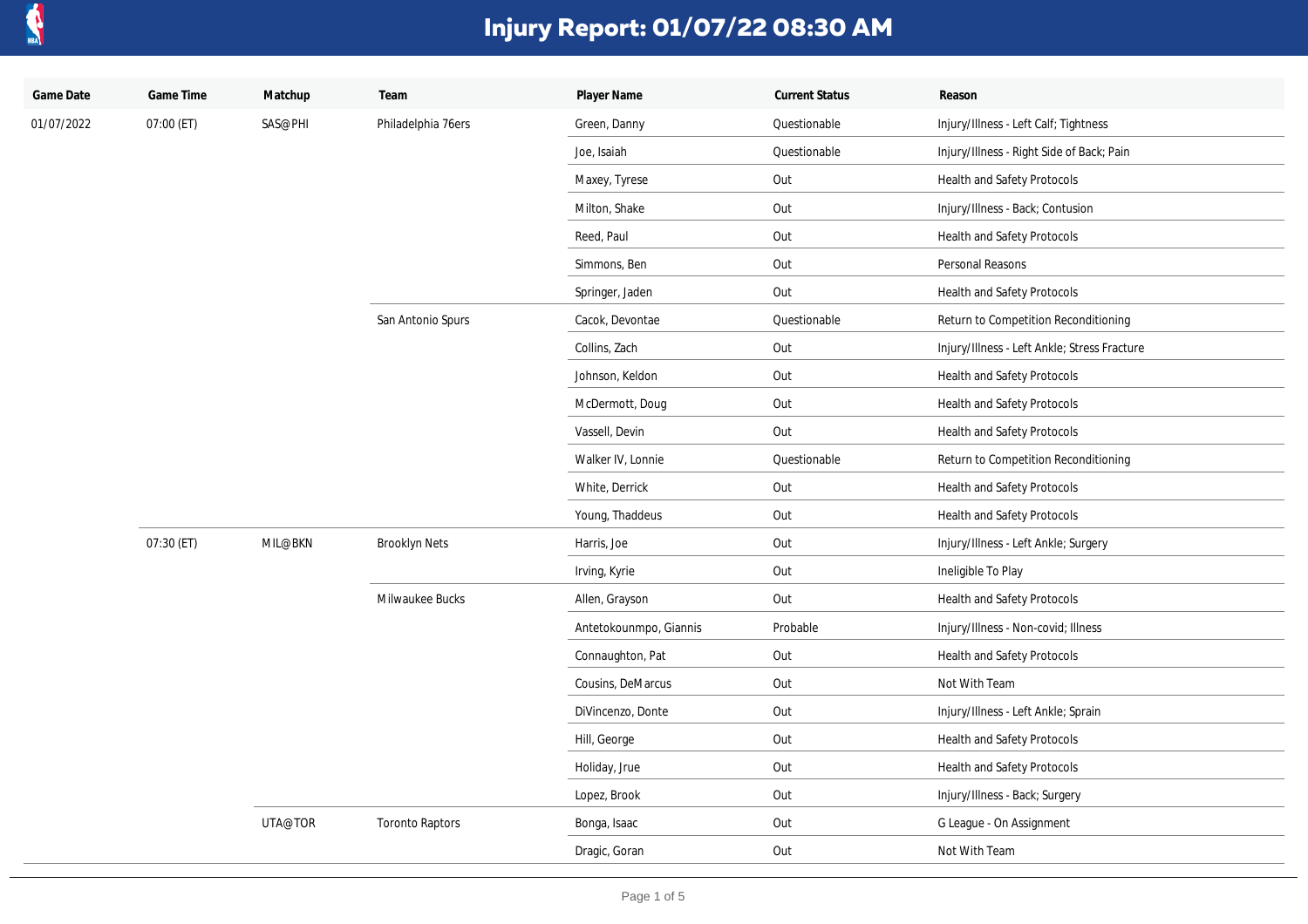

| Game Date | Game Time  | Matchup | Team                    | Player Name          | <b>Current Status</b> | Reason                                       |
|-----------|------------|---------|-------------------------|----------------------|-----------------------|----------------------------------------------|
|           |            |         |                         | Watanabe, Yuta       | Out                   | Health and Safety Protocols                  |
|           |            |         | Utah Jazz               | Bogdanovic, Bojan    | Out                   | Injury/Illness - Left Middle Finger; Sprain  |
|           |            |         |                         | Clarkson, Jordan     | Questionable          | Injury/Illness - Low Back; Tightness         |
|           |            |         |                         | Conley, Mike         | Out                   | Injury/Illness - Right Knee; Injury Recovery |
|           |            |         |                         | Gay, Rudy            | Questionable          | Injury/Illness - Right Heel; Injury Recovery |
|           |            |         |                         | Gobert, Rudy         | Out                   | Health and Safety Protocols                  |
|           |            |         |                         | Ingles, Joe          | Out                   | Health and Safety Protocols                  |
|           |            |         |                         | Mitchell, Donovan    | Out                   | Injury/Illness - Left Low Back; Strain       |
|           |            |         |                         | O'Neale, Royce       | Questionable          | Injury/Illness - Right Patellar; Tendonitis  |
|           |            |         |                         | Whiteside, Hassan    | Questionable          | Injury/Illness - N/A; Concussion Protocol    |
|           | 08:00 (ET) | DAL@HOU | <b>Dallas Mavericks</b> | Cauley-Stein, Willie | Out                   | Personal Reasons                             |
|           |            |         |                         | Doncic, Luka         | Doubtful              | Injury/Illness - Right Ankle; Sprain         |
|           |            |         |                         | Marjanovic, Boban    | Out                   | Health and Safety Protocols                  |
|           |            |         |                         | McLaughlin, JaQuori  | Out                   | G League - Two-Way                           |
|           |            |         |                         | Porzingis, Kristaps  | Out                   | Health and Safety Protocols                  |
|           |            |         |                         | Thomas, Isaiah       | Out                   | Not With Team                                |
|           |            |         | <b>Houston Rockets</b>  | Brooks, Armoni       | Out                   | Health and Safety Protocols                  |
|           |            |         |                         | Garuba, Usman        | Out                   | Health and Safety Protocols                  |
|           |            |         |                         | Sengun, Alperen      | Out                   | Injury/Illness - Right Ankle; Sprain         |
|           |            | MIN@OKC | Minnesota Timberwolves  | Bolmaro, Leandro     | Out                   | Health and Safety Protocols                  |
|           |            |         |                         | Wright IV, McKinley  | Out                   | G League - Two-Way                           |
|           |            |         | Oklahoma City Thunder   | Favors, Derrick      | Out                   | Injury/Illness - Low Back; Soreness          |
|           |            |         |                         | Hoard, Jaylen        | Out                   | G League - On Assignment                     |
|           |            |         |                         | Krejci, Vit          | Out                   | G League - On Assignment                     |
|           |            |         |                         | Roby, Isaiah         | Out                   | Health and Safety Protocols                  |
|           |            | WAS@CHI | Chicago Bulls           | Caruso, Alex         | Out                   | Health and Safety Protocols                  |
|           |            |         |                         | Cook, Tyler          | Out                   | Injury/Illness - Left Ankle; Sprain          |
|           |            |         |                         |                      |                       |                                              |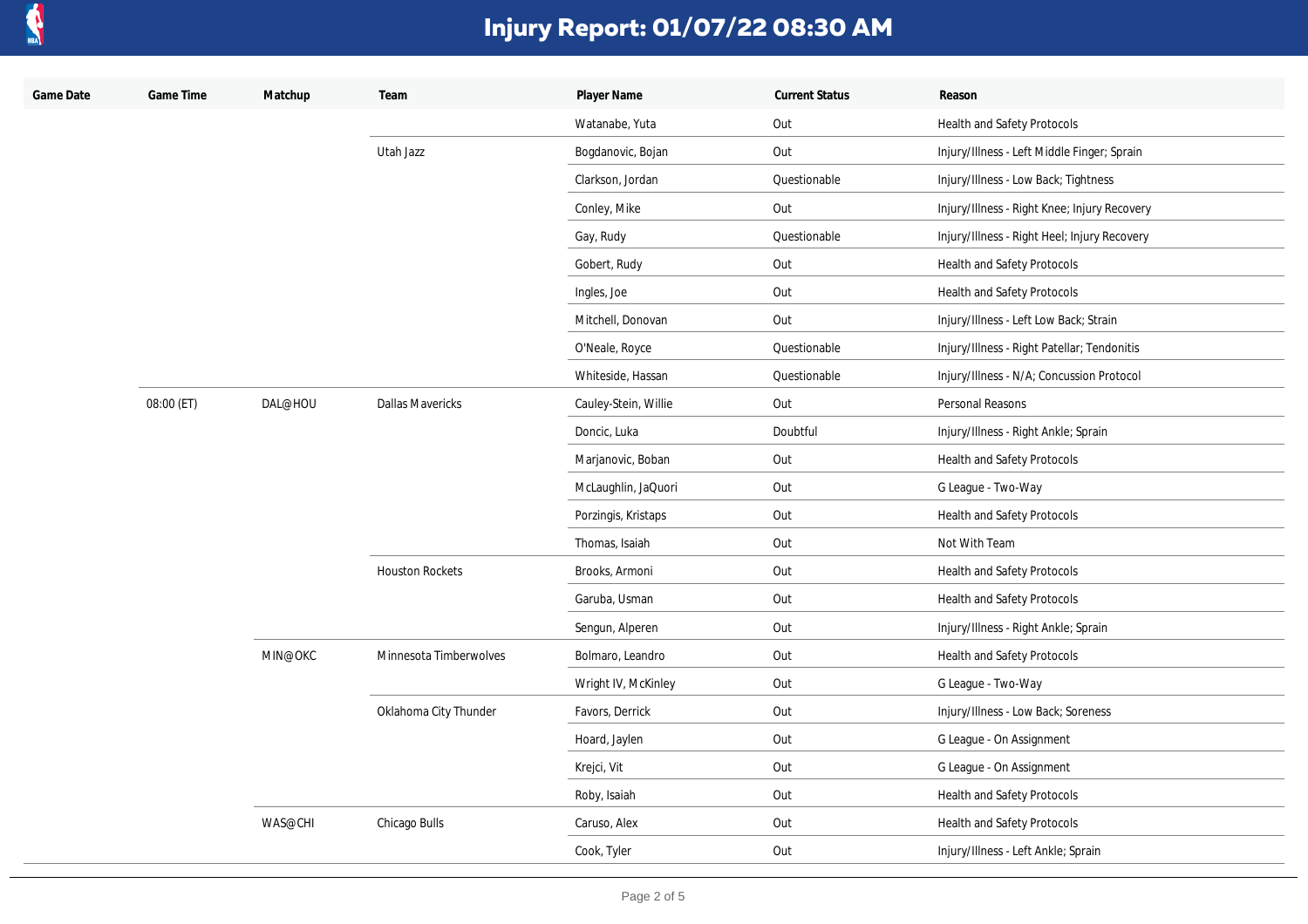

| Game Date | Game Time  | Matchup | Team                      | Player Name         | <b>Current Status</b> | Reason                                               |
|-----------|------------|---------|---------------------------|---------------------|-----------------------|------------------------------------------------------|
|           |            |         |                           | Green, Javonte      | Out                   | Injury/Illness - Right Adductor; Strain              |
|           |            |         |                           | Williams, Patrick   | Out                   | Injury/Illness - Left Wrist; Ligament Tear           |
|           |            |         | <b>Washington Wizards</b> | Bertans, Davis      | Doubtful              | Injury/Illness - Left Foot; Left mid-foot sprain     |
|           |            |         |                           | Bryant, Thomas      | Out                   | Injury/Illness - Left Knee; Left ACL injury recovery |
|           |            |         |                           | Gill, Anthony       | Out                   | Health and Safety Protocols                          |
|           |            |         |                           | Hachimura, Rui      | Out                   | Not with Team - Return to Competition Reconditioning |
|           |            |         |                           | Harrell, Montrezl   | Questionable          | <b>Health and Safety Protocols</b>                   |
|           |            |         |                           | Wanamaker, Brad     | Out                   | Health and Safety Protocols                          |
|           |            |         |                           | Waters, Tremont     | Out                   | <b>Health and Safety Protocols</b>                   |
|           |            |         |                           | Winston, Cassius    | Out                   | G League - Two-Way                                   |
|           | 09:00 (ET) | SAC@DEN | <b>Denver Nuggets</b>     | Cancar, Vlatko      | Out                   | Injury/Illness - Right Foot; Fracture                |
|           |            |         |                           | Dozier, P.J.        | Out                   | Injury/Illness - Left Acl; Surgery                   |
|           |            |         |                           | Gordon, Aaron       | Probable              | Injury/Illness - Non-covid; Illness                  |
|           |            |         |                           | Green, Jeff         | Questionable          | Health and Safety Protocols                          |
|           |            |         |                           | Howard, Markus      | Out                   | Injury/Illness - Left Knee; Sprain                   |
|           |            |         |                           | Hyland, Bones       | Probable              | Injury/Illness - Non-covid; Illness                  |
|           |            |         |                           | Murray, Jamal       | Out                   | Injury/Illness - Left Knee; Injury Recovery          |
|           |            |         |                           | Nnaji, Zeke         | Questionable          | Health and Safety Protocols                          |
|           |            |         |                           | Porter Jr., Michael | Out                   | Injury/Illness - Lumbar Spine; Surgery               |
|           |            |         | Sacramento Kings          | Davis, Terence      | Questionable          | Injury/Illness - Left Ankle; Soreness                |
|           |            |         |                           | Holmes, Richaun     | Out                   | Health and Safety Protocols                          |
|           |            |         |                           | King, Louis         | Out                   | G League - Two-Way                                   |
|           |            |         |                           | Metu, Chimezie      | Out                   | Health and Safety Protocols                          |
|           |            |         |                           | Queta, Neemias      | Out                   | G League - Two-Way                                   |
|           |            |         |                           | Ramsey, Jahmi'us    | Out                   | G League - On Assignment                             |
|           |            |         |                           | Woodard II, Robert  | Out                   | G League - On Assignment                             |
|           | 10:00 (ET) | ATL@LAL | Atlanta Hawks             | Bogdanovic, Bogdan  | Questionable          | Return to Competition Reconditioning                 |
|           |            |         |                           |                     |                       |                                                      |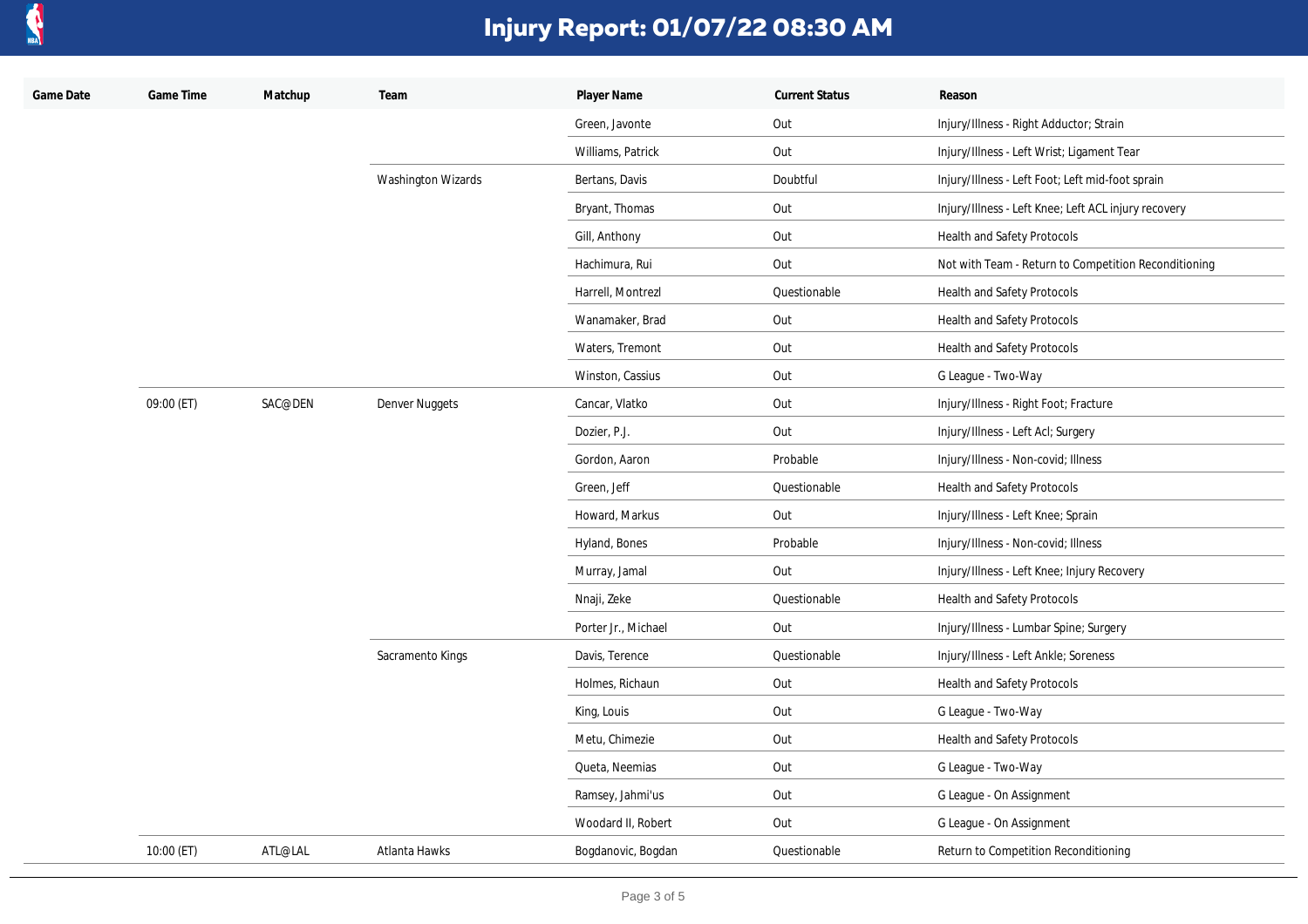

| Game Date  | Game Time  | Matchup | Team                          | Player Name      | <b>Current Status</b> | Reason                                                                  |
|------------|------------|---------|-------------------------------|------------------|-----------------------|-------------------------------------------------------------------------|
|            |            |         |                               | Clemons, Chris   | Out                   | Health and Safety Protocols                                             |
|            |            |         |                               | Collins, John    | Questionable          | Return to Competition Reconditioning                                    |
|            |            |         |                               | Dieng, Gorgui    | Out                   | Health and Safety Protocols                                             |
|            |            |         |                               | Hill, Solomon    | Out                   | Injury/Illness - Right Hamstring; Tear                                  |
|            |            |         |                               | Hunter, De'Andre | Out                   | Injury/Illness - Right Wrist; Injury Recovery                           |
|            |            |         |                               | Johnson, Jalen   | Questionable          | Return to Competition Reconditioning                                    |
|            |            |         |                               | Oliver, Cameron  | Out                   | Health and Safety Protocols                                             |
|            |            |         |                               | Reddish, Cam     | Probable              | Injury/Illness - Right Ankle; Soreness                                  |
|            |            |         |                               | Tillman, Justin  | Out                   | G League - On Assignment                                                |
|            |            |         |                               | Young, Trae      | Questionable          | Injury/Illness - Low Back; Contusion                                    |
|            |            |         | Los Angeles Lakers            | Davis, Anthony   | Out                   | Injury/Illness - Left Knee; MCL sprain                                  |
|            |            |         |                               | Huff, Jay        | Out                   | G League - Two-Way                                                      |
|            |            |         |                               | James, LeBron    | Probable              | Injury/Illness - Rectus Abdominis; Strain                               |
|            |            |         |                               | Jones, Mason     | Out                   | G League - Two-Way                                                      |
|            |            |         |                               | Nunn, Kendrick   | Out                   | Injury/Illness - Right Knee; Bone bruise                                |
|            |            | CLE@POR | <b>Cleveland Cavaliers</b>    | Fall, Tacko      | Out                   | G League - Two-Way                                                      |
|            |            |         |                               | Okoro, Isaac     | Out                   | Injury/Illness - Left Elbow; Sprain                                     |
|            |            |         |                               | Osman, Cedi      | Probable              | Return to Competition Reconditioning                                    |
|            |            |         |                               | Rondo, Rajon     | Probable              | Return to Competition Reconditioning                                    |
|            |            |         |                               | Rubio, Ricky     | Out                   | Injury/Illness - Left Knee; ACL Tear                                    |
|            |            |         |                               | Sexton, Collin   | Out                   | Injury/Illness - Left Knee; Meniscal Tear                               |
|            |            |         | <b>Portland Trail Blazers</b> | Lillard, Damian  | Out                   | Injury/Illness - Abdomen; abdominal tendinopathy - injury<br>management |
|            |            |         |                               | McCollum, CJ     | Out                   | Injury/Illness - Right Lung; pneumothorax                               |
|            |            |         |                               | Nance Jr., Larry | Out                   | Injury/Illness - Right knee; inflammation                               |
|            |            |         |                               | Zeller, Cody     | Questionable          | Health and Safety Protocols                                             |
| 01/08/2022 | 03:30 (ET) | MEM@LAC | LA Clippers                   |                  |                       | NOT YET SUBMITTED                                                       |